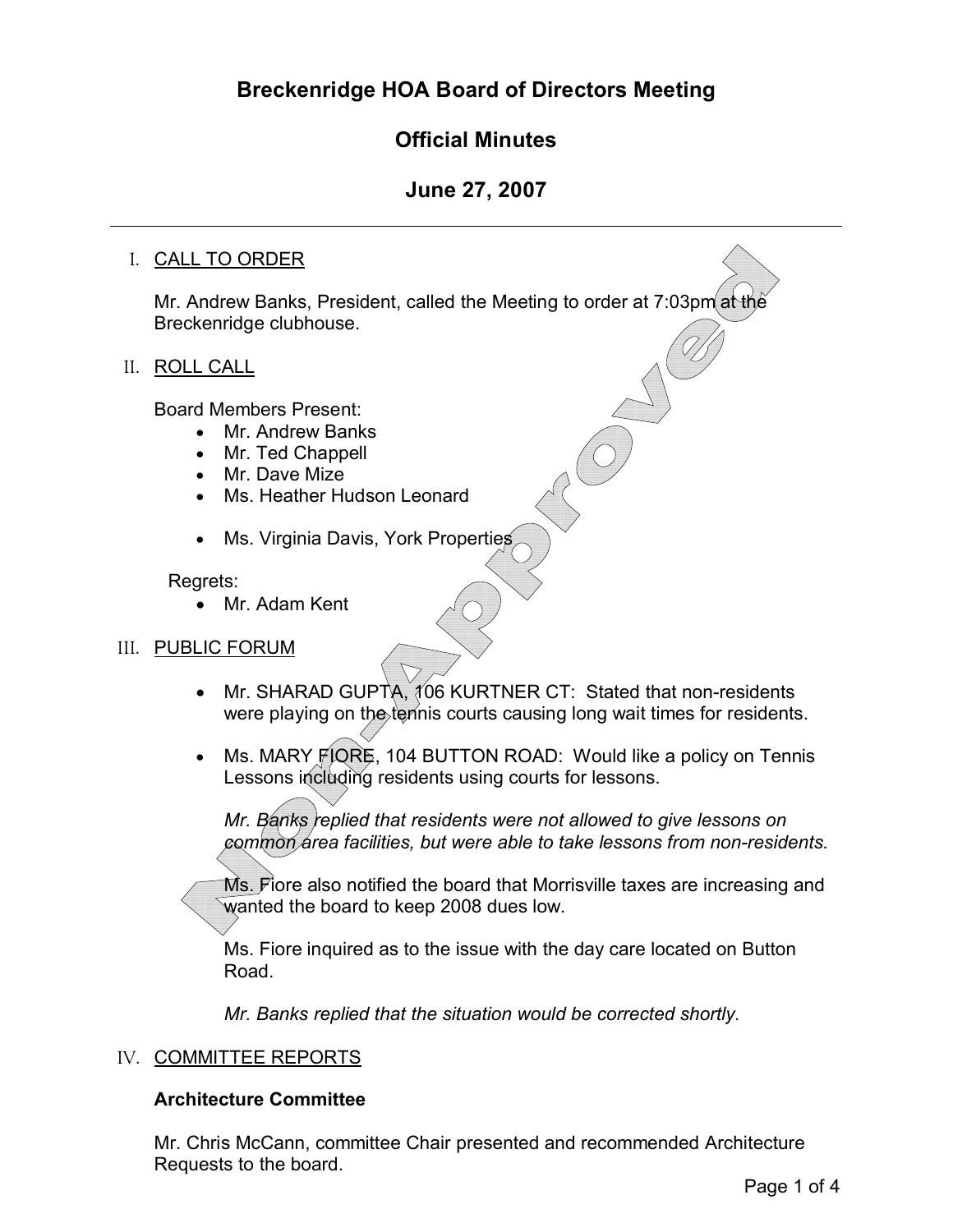ON A MOTION BY MR. CHAPPELL, SECONDED BY MS. HUDSON LEONARD, BOARD APPROVES RECOMMENDED ARCHITECTURE REQUESTS, UNANIMOUSLY APPROVED.

Public voting yielded: 3 Approve, 1 Abstain, 1 Absent.

The board hereby approves recommended Architecture requests.

#### **External Relations**

No Report

#### **Grounds and Facilities Committee**

Chair, Mr. Chappell, stated that the trees were being sprayed for Japanese Beetles. Also wanted to look into a new fence for the swimming pool.

#### **Safety Committee**

No Report

#### **Social Committee**

Mr. Banks notified the board that the Social Committee is still in need of a chair and will ask for volunteers in the upcoming newsletter and on the website. The board inquired as to whether the annual golf outing would take place in 2007.

*Mr. Banks will ask Mr. Adam Kent to review the possibility of a 2007 golf outing.*

## **Communications Committee**

Board approves going to an email system rather than a newsletter.

## **Financial Report**

No Report

# V. BOARD IN CLOSED SESSION

Pulte Settlement Offer: No response received by the board as of yet.

#### **York Properties Report**

- Delinquencies Action report for the Attorney's office was presented to the board.
- Property Issues:
	- o Currently working on completing the request for reimbursement for Progress Energy Poles.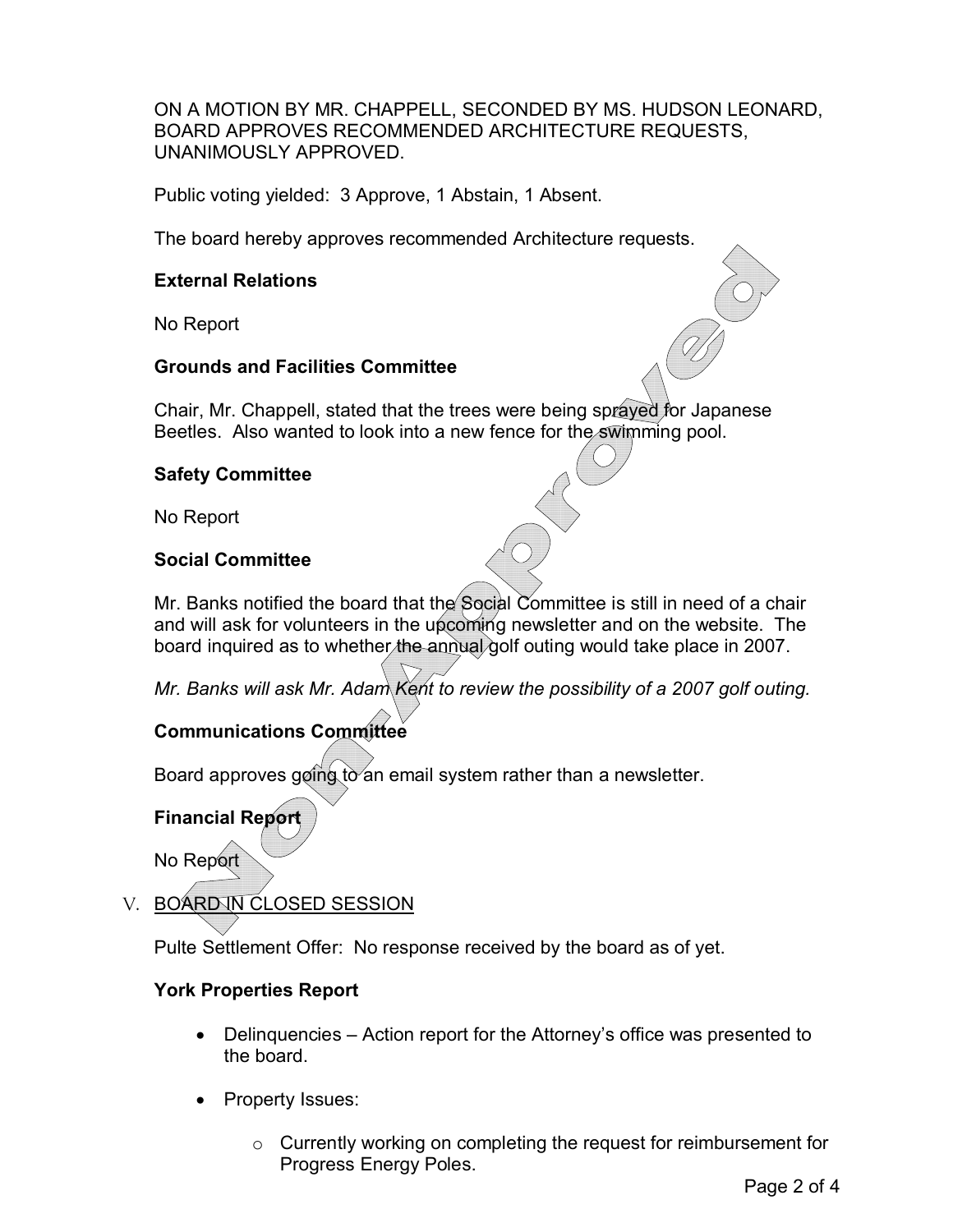- $\circ$  Issues with vendor, Pool Professionals have improved resulting in a cleaner pool and restrooms.
- o Basketball Reports: Getting bids for removal. Town is requiring a submittal for the demolition and installation of playground equipment. May need a drawing of the entire recreation center – will check with civil engineers for pricing.
- $\circ$  Playground equipment proposals Board asked York Properties to submit five choices for review and the Board will review proposals and pricing. York is working to complete and will have proposals in the next few weeks.
- $\circ$  Lake Dredging waiting for construction to halt so the problem does not repeat after completion.
- $\circ$  Sprinkler Proposal BFPE to do the work Plans are being drawn and quote is submitted to the Board for consideration.

ON A MOTION BY MR. MIZE, SECONDED BY MS. HUDSON LEONARD, MOTION TO ACCEPT QUOTE FROM BERE DATED JUNE 12, 2007 FOR FIRE SPRINKLER SERVICE AND REPAIRS IN THE AMOUNT OF \$2,727.

Public voting yielded: 3 Approve, 1 Abstain, 1 Absent.

The board hereby approves the BFPE fire sprinkler maintenance and repairs.

o Concrete on downstairs pool mezzanine proposal – Carolina Pavement to  $d\varphi$  the work – Quote is submitted to the Board for consideration.

ON A MOTION BY MR. MIZE, SECONDED BY MR. CHAPPELL, MOTION TO ACCEPT QUOTE FROM CAROLINA PAVEMENT DATED JANUARY 3, 2007 FOR POOL AREA CONCRETE REPAIRS IN THE AMOUNT OF \$4,220.

Public voting yielded: 3 Approve, 1 Abstain, 1 Absent.

The board hereby approves the Carolina Pavement for pool area concrete repairs.

VI. Adjournment

ON A MOTION BY MR. MIZE, SECONDED BY MS. HUDSON LEONARD, MOTION TO ADJOURN, UNANIMOUSLY APPROVED AT 9:18 PM, JUNE 27, 2007.

Next scheduled Meeting of the Breckenridge Homeowners Association Executive Board will be on Tuesday, July 24, 2007 at 7:00PM at the Clubhouse.